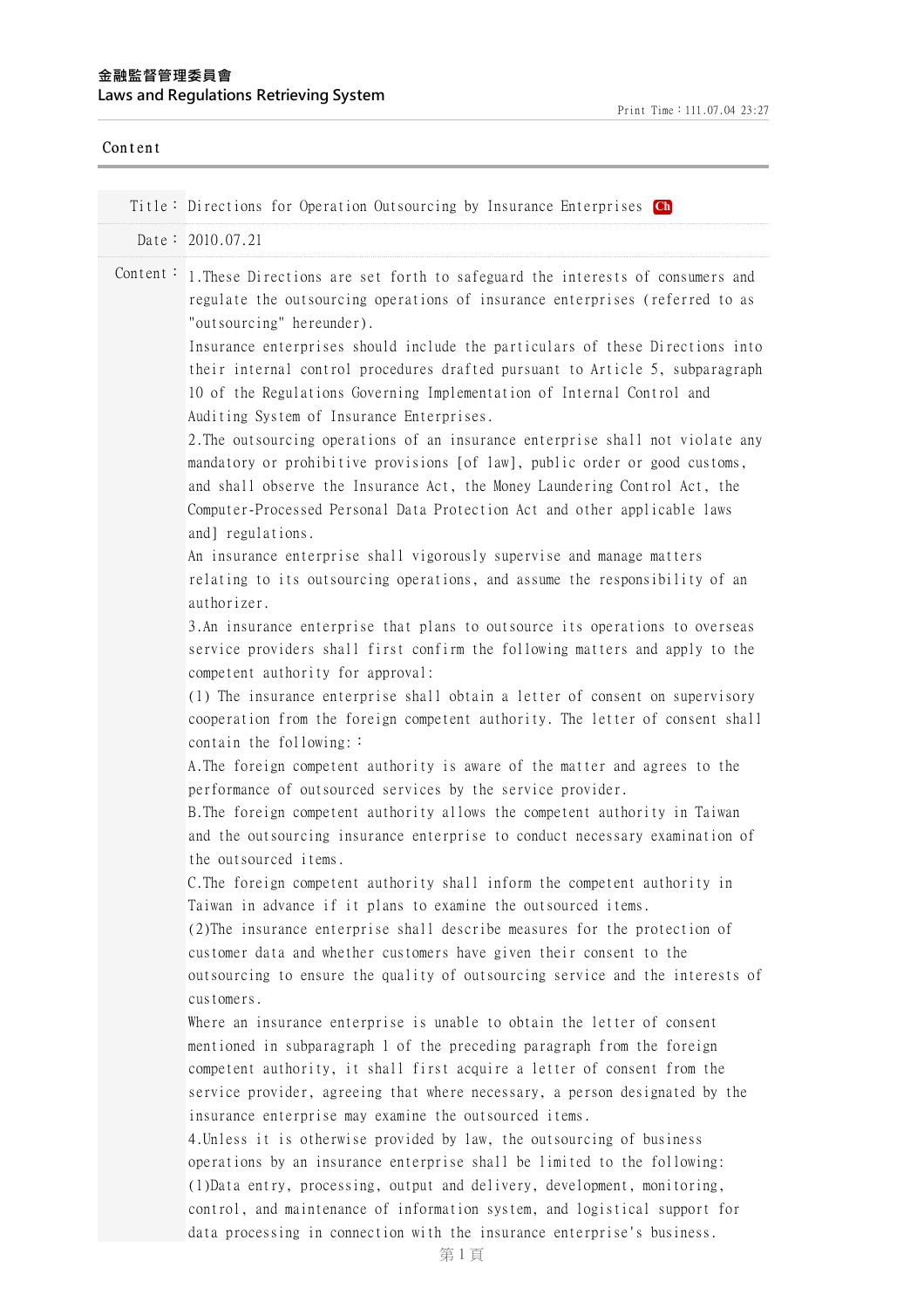(2)Conducting checking and investigation relating to insurance contract, consumer opinion survey, customer follow-up by telephone, and providing additional services other than the performance of insurance contract (including but not limited to providing free physical examination and free parking, and issuing policyholder card).

(3)Production, printing, mailing, safekeeping and disposal of forms and documents, such as insurance policy, renewal notice, notice of premium payment, notice of suspension in coverage, proof of annual premium payment and other forms and documents relating to the performance of insurance contract.

(4)Overseas emergency assistance and roadside assistance services. (5)Production, distribution, broadcast and posting of sales advertisements and consumer publications.

(6)Collection of premiums, policy loans and other payments, provided the service provider has been approved by the competent authority. (7)Collection of debts.

(8)Electronic customer services, including automated voice systems, phone answering service, answering and processing customer e-mails, and electronic commerce related inquiry service and assistance.

(9)Land registration or real estate management services, and disposal of collateral from claim entitlement.

(10) Locating cars with auto loan default and car auction, but excluding the determination of floor price for auction.

(11) Valuation, classification, bundling and sale of non-performing loans; provided such outsourcing agreement stipulates that the service providers and their employees involved in the outsourcing agreement shall not engage in any work or provide any consulting or advisory services which give rise to a conflict of interest with the outsourced services during the term of such outsourcing agreements or during a reasonable period of time after termination/expiry thereof.

(12) Other operations approved by the competent authority for outsourcing. Except for outsourcing operations stipulated in subparagraph 7 and subparagraph 12 of the preceding paragraph where an insurance enterprise is required to apply to the competent authority for approval pursuant to Point 6 herein, an insurance enterprise shall file its outsourced operations, content and scope in a manner prescribed by the competent authority with the competent authority or an institution designated by the competent authority for other outsourcing operations stipulated in the preceding paragraph. 5.Under the premises that outsourcing will not affect the sound operation of the insurance enterprise, the interests of customers, or regulatory compliance, the insurance enterprise may outsource the operations stipulated in the foregoing point in accordance with its internal outsourcing procedures approved by its board of directors, or by an officer authorized by the head office in the case of a branch of a foreign insurance enterprise in Taiwan. The internal outsourcing procedures referred to in the preceding paragraph shall specify the following particulars:

(1)The designation of a unit-in-charge and its authority and responsibility. (2)Scope of operations that may be outsourced.

(3)Internal operation and procedure that assure the protection of customer interests.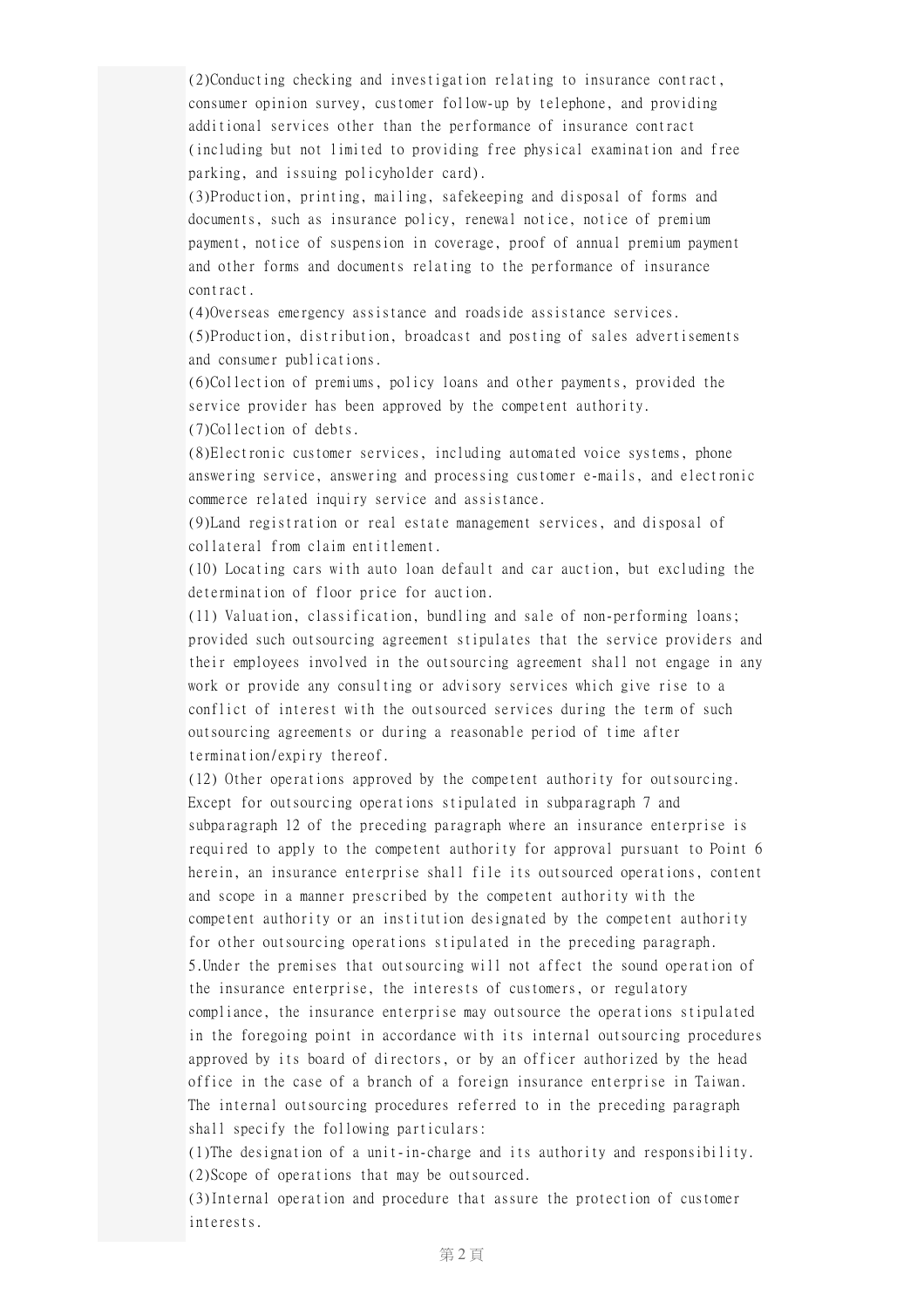(4)Risk management principles and operating procedure.

(5)Internal control principles and operating procedure.

(6)Other outsourcing operations and procedures.

6.If the outsourced operation of an insurance enterprise falls under Point 4, paragraph 1, subparagraph 7 or 12 herein where the approval of the competent authority is required, the insurance enterprise shall apply to the competent authority for approval by submitting the following documents:

(1)An outsourcing plan.

(2)Minutes of the board resolution (or a letter of consent signed by an officer authorized by the head office in the case of the branch of a foreign insurance enterprise in Taiwan)

(3)Regulatory compliance statement.

(4)Review form concerning the qualifications of the service provider.

(5)Other documents as required by the competent authority.

The outsourcing plan mentioned in the preceding paragraph shall contain at the least the following particulars:

(1)The internal control procedure for outsourcing operation drafted pursuant to paragraph 2 of the foregoing point.

(2)Necessity and compliance analysis of outsourcing for business operations. (3)Outsourcing process.

(4)Other matters as required by the competent authority.

If an insurance enterprise intends to add new service providers to the outsourced operation specified hereof after approval by the competent authority, it shall apply to the competent authority for approval by submitting required documentation as provided in the first paragraph hereof. The insurance enterprise shall draw up conducts, practices and collection letters in the outsourced collection process according to the samples prepared by the Non-Life Insurance Association of the Republic of China (referred to as the "Non-Life Insurance Association" hereunder) and Life Insurance Association of the Republic of China (referred to as the "Life Insurance Association" hereunder), and have its legal counsel review the collection letters to make sure they do not violate the Directions herein or other applicable rules and regulations before submitting the same to the competent authority for recordation.

An insurance enterprise shall carry out outsourcing specified in this point after approval by the competent authority in accordance with its internal outsourcing procedures drawn up pursuant to Point 5, paragraph 2 herein and relevant provisions in Points 7 through 10 herein.

7.The unit-in-charge assigned by an insurance enterprise for its outsourcing operations pursuant to Point 5, paragraph 2, subparagraph 1 herein shall carry out the following tasks:

(1)Managing outsourced operations in accordance with the internal outsourcing procedures set out in accordance with Point 5 herein.

(2)Supervising the outsourced operations in connection with the protection of customer interests, risk management and internal controls, conducting periodic evaluation, and submitting the findings to the board of directors or officer authorized by the head office in the case of a branch of a foreign insurance enterprise in Taiwan.

(3)Supervising the establishment and implementation of internal control and internal audit system by the service providers.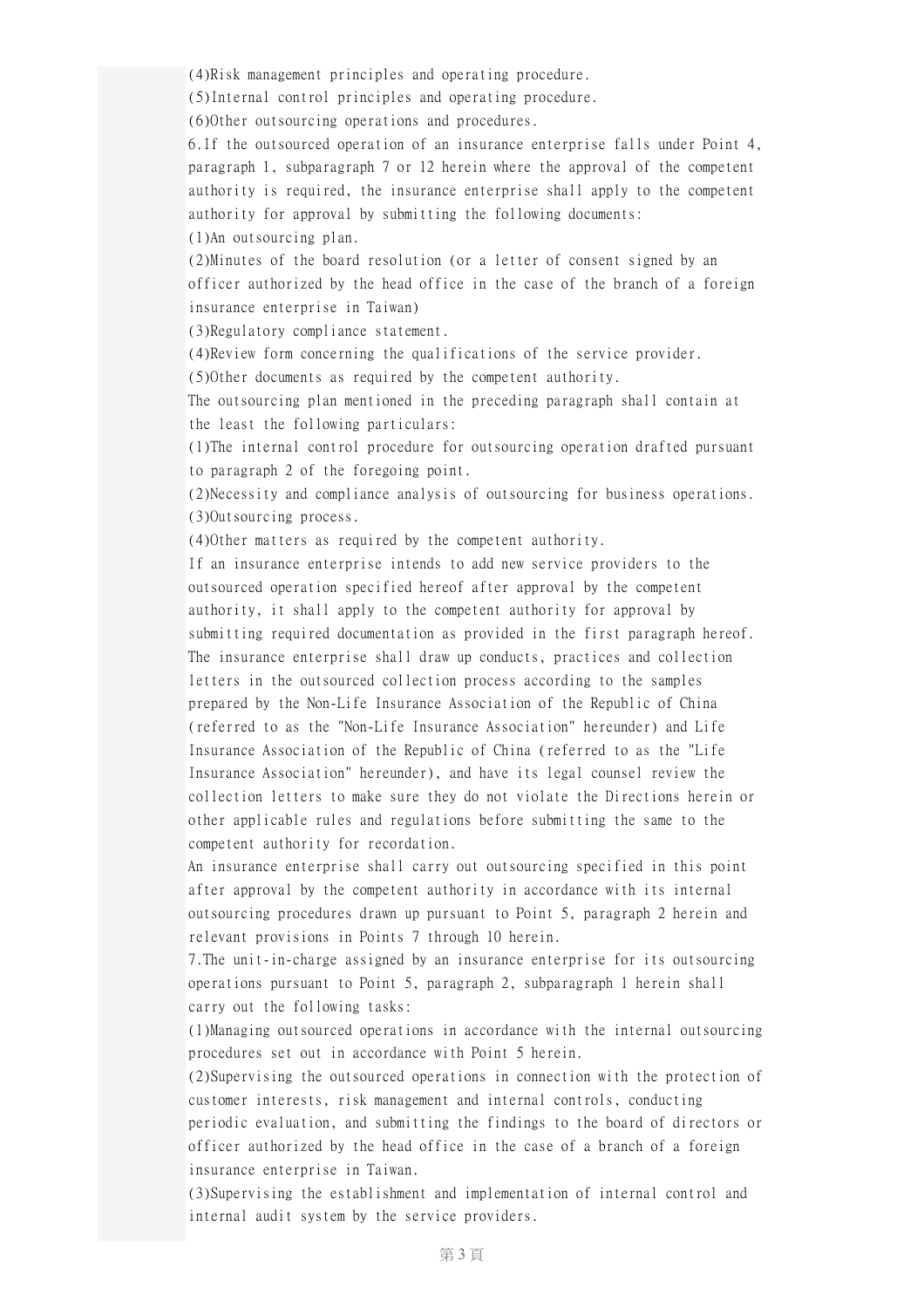(4)Drafting and executing the measure for selecting service providers, and ensuring that the outsourced operation is a business item that the selected service provider is legally allowed to operate.

(5)Other matters as required by the competent authority.

The unit-in-charge should check regularly relevant information in the outsourcing service providers and employees registration system created by the Joint Credit Information Center (the "JCIC") and retain a copy of the inquiry record for future reference as a part of insurance enterprise's internal control activities over outsourcing and supervision of service provider's internal control systems.

8.The internal operations and procedures of an insurance enterprise in connection with the outsourcing operations of an insurance enterprise that assure the protection of customer interests as provided in Point 5, paragraph 2, subparagraph 3 herein shall contain at least the following:

(1)Where an outsourced operation involves customer information, the customer information shall be handled in accordance with the Computer-Processed Personal Data Protection Act and the agreement executed by the insurance enterprise and the customer shall include a provision that requires the insurance enterprise to inform the customer [of the outsourcing]. If the agreement does not include such a provision, the insurance enterprise shall notify its customers in writing or by other appropriate means of the outsourcing activity.

(2)The scope of customer information or information of the applicant, the insured and the beneficiary in the insurance contracts to be provided [to the service provider] and procedural method for transferring such information. With respect to the information of the beneficiary, only the basic information of the beneficiary stated in the application form, change of beneficiary, benefit payment and other information that has the beneficiary's written consent (to transfer) may be transferred to the service provider for processing.

(3)Methods for supervising the use, processing and control of aforesaid customer information by the service provider and management mechanism. (4)Procedure and time limit for handling customer dispute in connection of the outsourcing activity; the insurance enterprise should set up a coordination unit that handles customer complaints.

(5)Other necessary actions for the protection of customer interests. An insurance enterprise shall be held equally responsible for its customer as provided by law if an intentional act or negligence of its outsourcing service provider or the employee of the service provider results in damage to customer interests.

9.The risk management principles and operating procedure in connection with the outsourcing operations of an insurance enterprise set out pursuant to Point 5, paragraph 2, subparagraph 4 herein shall contain at least the following:

(1)Establishing a risk and benefit analysis system for the outsourcing operations.

(2)Establishing procedure and management measures sufficient to identify, measure, supervise and control risks associated with outsourcing operations. (3)Drawing up an emergency response plan.

(4)Other matters as required by the competent authority.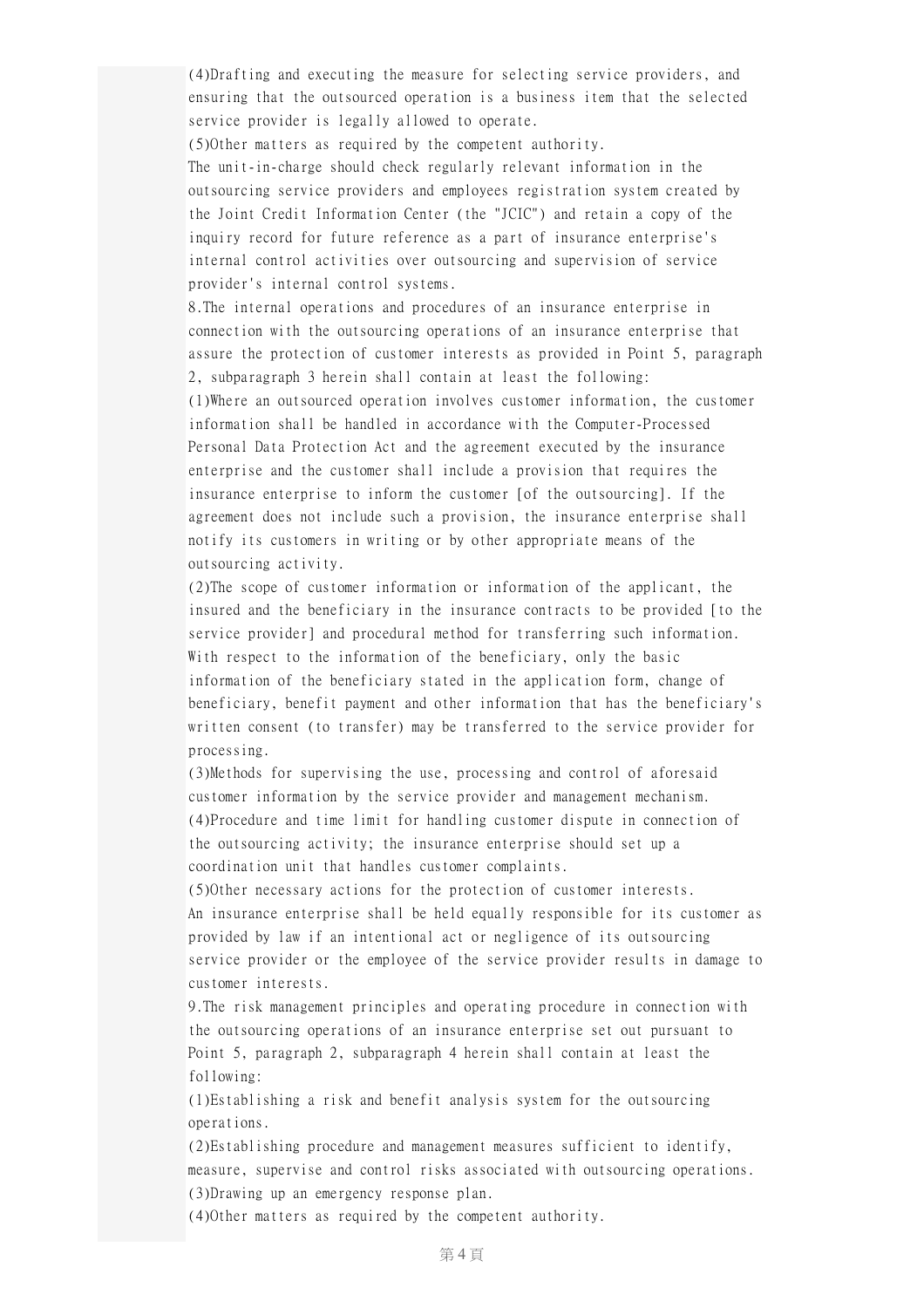10.The internal control principles and operating procedures in connection with outsourcing operations of an insurance enterprise set out pursuant to Point 5, paragraph 2, subparagraph 5 herein shall contain at least the following:

(1)Drawing up and implementing the operating procedure for supervising and managing the scope of outsourcing.

(2)Incorporating the operating procedure in the preceding subparagraph in the overall internal control and internal audit systems of the insurance enterprise.

(3)Supervising the establishment and implementation of internal control and internal audit system by the service provider.

(4)Other matters as required by the competent authority.

11.An insurance enterprise's outsourcing agreement shall specify at least the following:

(1)The scope of outsourcing and the responsibilities of service provider. (2)A provision requiring the service provider to comply with Point 2 herein. (3)Management of employees of the service provider assigned to the insurance enterprise.

(4)The service provider is required to carry out internal controls and internal audits in accordance with its standard operating procedures established under the supervision of the insurance enterprise.

(5)Unless with written authorization of the insurance enterprise, the service provider shall not use the name of the insurance enterprise in the course of handling the outsourced items, nor shall the service provider make untruthful advertising.

(6)Material events that would lead to the termination of outsourcing agreement with the service provider, including a provision on termination or revocation of the agreement if so instructed by the competent authority. (7)The service provider agrees to let the competent authority access relevant data or reports and conduct financial examination with respect to the outsourced items, or provide relevant data or reports within a prescribed time period under the order of the competent authority.

(8)Consumer protection, including the confidentiality of customer data and adoption of security measures.

(9)The service provider is required to carry out consumer protection and risk management in accordance with its standard operating procedures established under the supervision of the insurance enterprise.

(10) Consumer dispute resolution mechanism, including the timetable and procedure for handling dispute and remedial measures.

(11) Other agreements.

The provisions of subparagraphs 8 through 10 of the preceding paragraph do not apply, provided the outsourcing agreement does not involve the interests or personal information of consumers.

Where the outsourcing agreement does not conform to the provisions in the Directions herein, the insurance enterprise may continue its outsourcing activity under the existing agreement until it expires. However if such outsourcing agreement does not have an expiration date, the insurance enterprise shall make adjustment or remedy the nonconformities within six (6) months from the date the Directions are promulgated.

12.Before applying to the competent authority for approving the outsourcing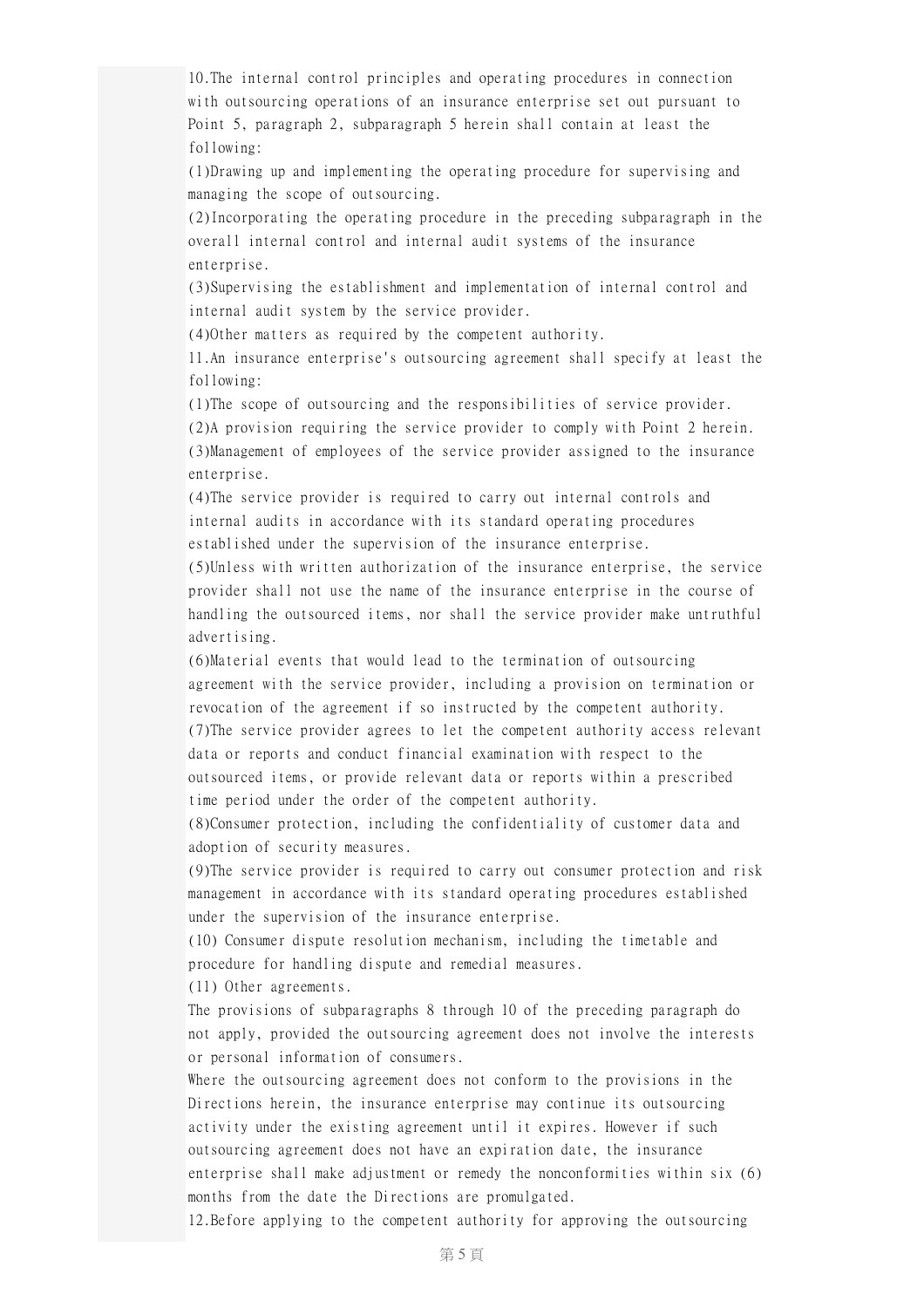of its debt collection operation, an insurance enterprise shall make sure in advance that the appointed service provider meets the following qualification requirements:

(1) The service provider shall be one of the following:

A.A company having received an establishment registration form or a registration change form issued by the competent authority that indicates "providing money claim management services to insurance enterprises" in the scope of business.

B.A lawfully established law office.

C.A lawfully established accountants office.

(2)The service provider does not incur accumulated loss or its loss does not exceed one third of its paid-in capital. The preceding provision does not apply if the service provider has incurred loss exceeding one third of its paid-in capital, but has completed the capital increase formalities according to applicable regulations.

(3)The collection personnel of the service provider has completed the training course or passed the examination on collection given by Non-Life/Life Insurance Association or an institution sanctioned by such association and received a credential therefor, and is free of the following situations:

A.Having been convicted under final and unappealable judgment of a crime of violence under the Criminal Code, Organized Crime Act, Anti-Hoodlum Act, or Guns, Ammunition and Knives Control Act, or being wanted for a crime of violence in an ongoing case.

B.Having been adjudicated bankruptcy, and has not had rights and privileges reinstated.

C.Having been denied service by the bills clearing house and rejected status has not yet be removed, or having other poor credit record that is still open.

D.Being legally incompetent or having limited legal capacity or being subject to the order of commencement of assistance and such order has not been revoked.

E.Left his or her job for violation of the Directions herein and the employer financial institution or insurance enterprise has reported the matter to the JCIC.

(4)If the collection personnel of the service provider has not completed the training course or passed the examination on collection given by Non-Life/Life Insurance Association or an institution sanctioned by such association and has not received a credential therefor, said personnel shall remedy the situation within two months after taking the post.

(5)The responsible person of the service provider shall be free of the situations described in the subparagraphs under Article 3, paragraph 1 of the Regulations Governing Required Qualifications for Responsible Persons of Insurance Enterprises other than subparagraph 13 therein, and shall issue a statement therefor.

(6)A service provider should be equipped with complete computer facilities necessary for the handling of outsourced items, and the telephones of its relevant personnel should come with a recording system where the recording may be accessed instantly in coordination with the computer system for the purposes of audit or verification in case of a dispute. All phone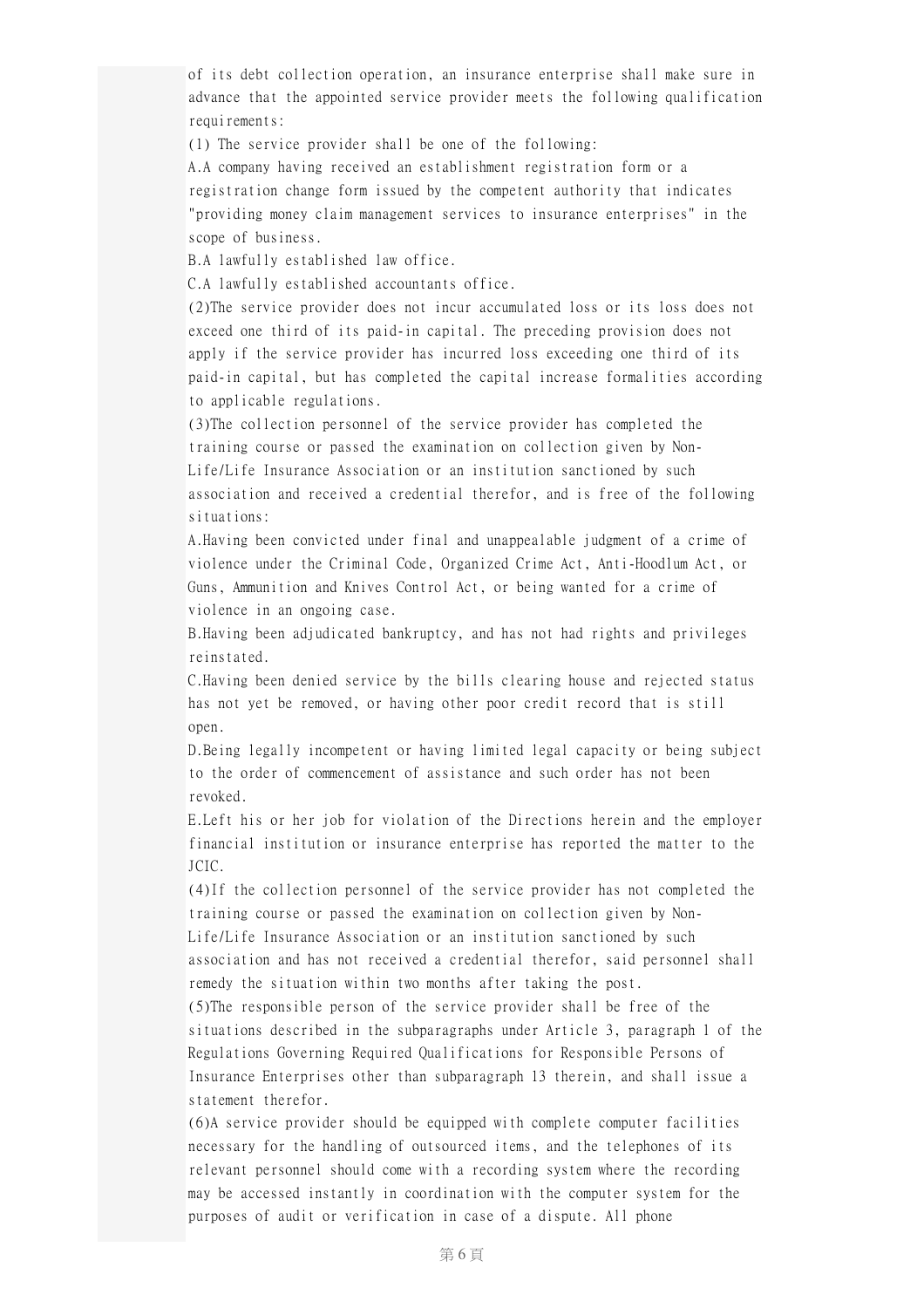conversations and field visits of the collection personnel shall be recorded with a copy made and retained for at least six months. The service provider shall not delete or alter its recording record.

13.An insurance enterprise shall conduct regular and unscheduled audit and supervision of the debt collection operation of its service provide to ensure compliance with the following provisions:

(1)A debt collector shall not use violence, intimidation, coercion, verbal abuse, harassment, sham, or false, deceptive or misleading representation against the debtor or any third party, or engage in other illicit debt collection practices that invade the privacy of the debtor.

(2)A debtor collector shall not use harassing means that disrupts the regular living conditions, schooling, work, business or the life of others in the debt collection process.

(3)A debt collector may engage in debt collection from 7:00AM to 10:00PM, unless it is otherwise agreed by the debtor.

(4)A debt collector shall not by any means collect debt by harassing or from a third party.

(5)A debt collector communicating with a third party for the purpose of acquiring the location information about the debtor shall identify himself and state that his purpose is to obtain contact information of the debtor. If so requested by said third party, the debt collector should identify the outsourcing insurance enterprise, and the name of his employer. A debtor collection shall also present a letter of authorization when making field visit.

(6)The service provider or its employees shall not collect payment or any fees from the debtor or any third party for the debt collection work, unless the service provider is collecting withheld salary under a court order for an action in which the service provider is a litigation agent on behalf of the insurance enterprise and has the consent of the insurance enterprise to collect the withheld salary of debtor.

(7)The service provider personnel shall wear ID badge in field visits and record the entire conservation with the debtor or related parties in the course of visit. Unless with the consent of the debtor, the service provider personnel may not at his own discretion enter the residence of the debtor by any means.

Any of the following practices is deemed a false, deceptive or misleading representation mentioned in subparagraph 1 of the preceding paragraph: (1)False representation or implication that nonpayment of debt will result in the arrest, detainment or other criminal disposition against the debtor. (2)Informing the debtor that his property will be seized while such property is not subject to seizure according to law.

(3)Collecting fees from the debtor other than the amount of debt owed or collecting fees not claimable under the law.

(4)False representation that nonpayment of debt will result in a court action of arrest, garnishment, seizure or auction.

Any of the following practices is deemed as using harassing means that disrupts the regular living conditions, work, business or the life of others mentioned in subparagraph 2 of paragraph 1 hereof:

(1)Repeatedly or during non-collection hours using telephone, fax, short message, e-mail or other communication means, or visiting the debtor's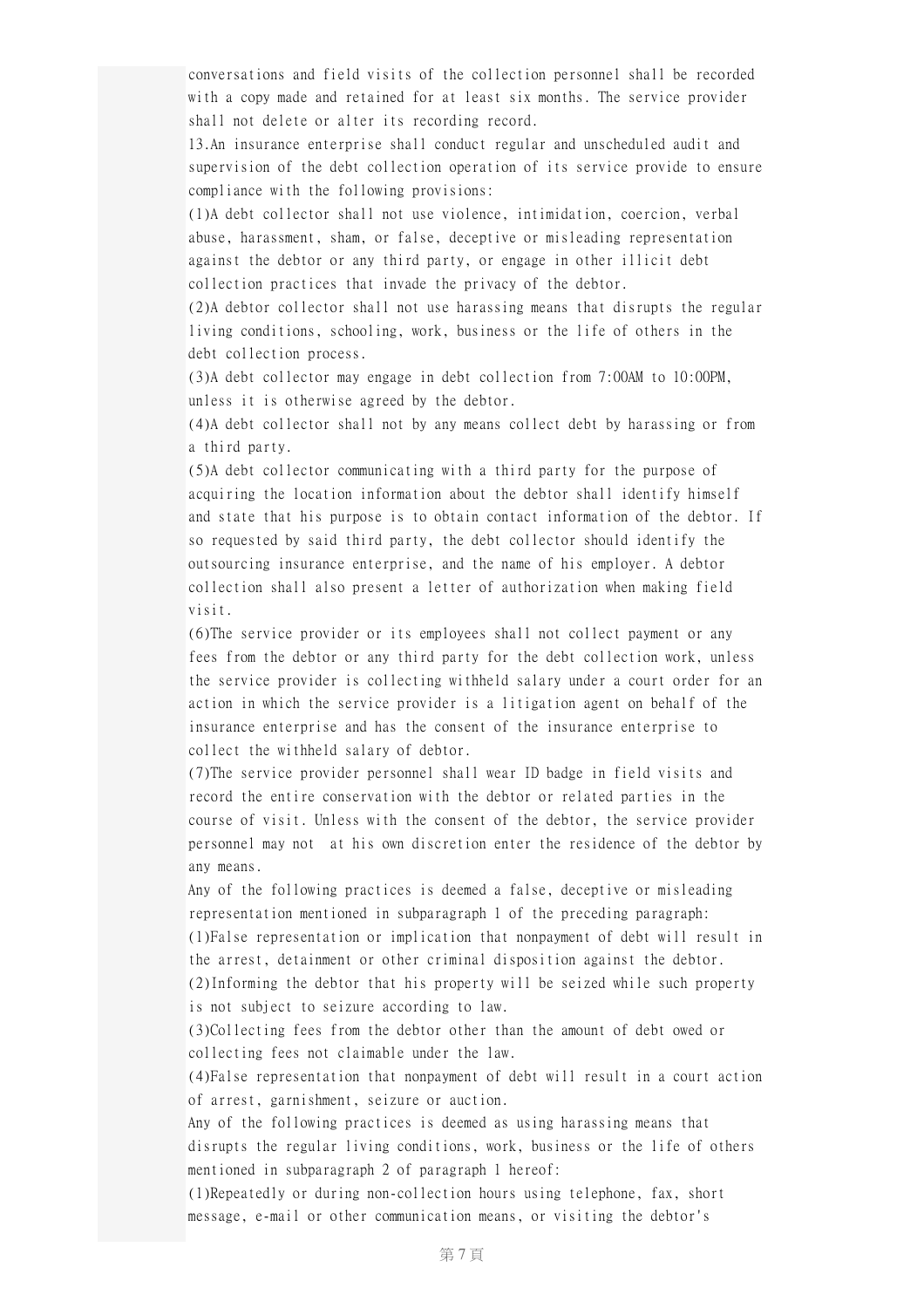residence, school, work, or business location or other places to collect debt.

(2)Using post cards for collection or using any language, symbols or other means on the envelope of collection letter that could reveal the debt situation or other private information of the debtor to third parties. The preceding provision does not apply to the name of company. (3)Using bulletin, signboards or other similar methods that reveals the debt situation or other private information of the debtor to third parties. 14.The outsourcing agreement on debt collection operation entered by an insurance enterprise and a collection agency shall contain at least the following in addition to complying with the provisions in Point 10 herein: (1)Setting out work guidelines for the service provider, which shall include at least the prohibited conduct and practices provided in Point 13 herein and require that the service provider shall draft specific standards for dismissing or punishing violating employees.

(2)Subcontracting the debt collection work by service provider is prohibited. (3)The service provider should report the handling of debt collection or customer complaint to the outsourcing insurance enterprise regularly or as needed; when there are situations where the service provider or its employees violate applicable laws and regulations in its internal management or collection operation, the service provider shall immediately report the event to the insurance enterprise.

(4)When recruiting personnel, the service provider shall obtain the written consent of the employee permitting the outsourcing insurance enterprise and JCIC to collect, process and use his personal data.

(5)The service provider shall provide the insurance enterprise with information of departed employee who leaves job due to violation of any subparagraph under Article 13, paragraph 1 herein for posting with JCIC. The posted information shall include:

A.Basic data of the departed employee.

B.Date of departure.

C.Reason for departure.

(6)When outsourcing the debt collection operation to a service provider, an insurance enterprise shall submit the basic information of said service provider to JCIC. The service provider shall agree that the outsourcing insurance enterprise may submit the information on termination of outsourcing agreement due to violation of the Directions herein by the service provider to JCIC for posting. The posted information shall include:

A.Basic information of the service provider.

B.Date of agreement execution and date of its termination.

C.Reasons for violation of the Directions herein.

15.An insurance enterprise shall comply with the following provisions in outsourcing its debt collection operation:

(1)The insurance enterprise shall heed the complaints made by the debtor or any third party regarding debt collection practice, and check the relevant information in the outsourcing service providers and employees registration system created by the JCIC in a regular and timely manner; when there are material incidents under which the service provider should dismiss its unfit employee pursuant to the outsourcing agreement or the insurance enterprise should terminate the outsourcing agreement with the service provider, the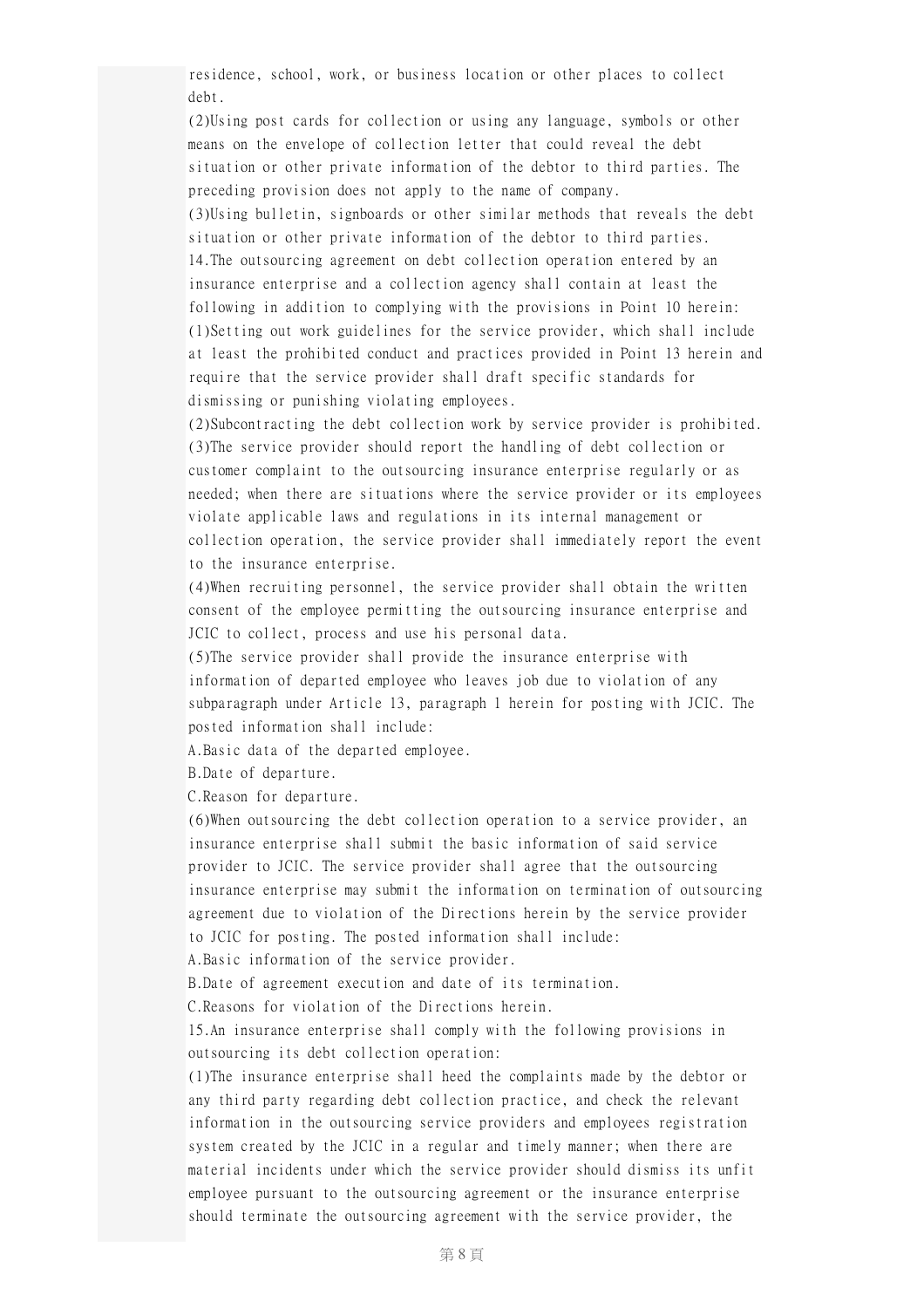insurance enterprise shall take actions in accordance with the Directions herein and the outsourcing agreement.

(2)If the service provider or any of its employees has been reported to the JCIC by other insurance enterprises pursuant to Point 14, subparagraphs 5 and 6 herein, but the incident is not significant enough as grounds for termination of outsourcing agreement, the insurance enterprise should step up the frequency and scope of audit for the service provider.

(3)Where the service provider has engaged in practice that violates a subparagraph under Point 13, paragraph 1 herein and makes it unacceptable to the debtor and the debtor contacts the insurance enterprise directly to negotiate the settlement of debt, the insurance enterprise shall accept the request of the debtor and actively handle the matter.

(4)Where the insurance enterprise finds that its service provider or any of its employees resorts to violence, coercion or intimation in the collection process, it should report the matter to law enforcement agency.

(5)The insurance enterprise shall not give information on people who do not have legal obligation in the performance of debt to its service provider. (6)Prior to outsourcing its collection operation to a service provider, the insurance enterprise shall send the debtors a written notice, informing them of the name of service provider, amount of debt owed, the duration of retaining collection recording record, telephone number (of the insurance enterprise) for making a complaint, and practices prohibited as provided in the subparagraphs under Point 13, paragraph 1 herein.

(7)The insurance enterprise should make public the basic information of its service provider at its business places and on its website to make it convenient for debtors to check the relevant information of the collection agency.

16.Where the service provider providing debt collection service for an insurance enterprise is referred to the law enforcement agency due to alleged use of violence in the collection process, the insurance enterprise may terminate its outsourcing agreement in view of the severity of the case, and must terminate the outsourcing immediately provided the service provider is indicted.

Where a service provider does not meet the qualification requirements set forth in Point 12 herein, or violates any of the subparagraphs under Point 13, paragraph 1 herein, or violates other laws and regulations, the competent authority may, depending on the severity of the case, instruct the outsourcing insurance enterprise to terminate the outsourcing pursuant to the outsourcing agreement, request the service provider to make improvement within a given period of time, or suspend the outsourcing until the agency (institution) relevant to the qualification or practice of the service provider deems that it has made improvement.

Where an insurance enterprise violates the Directions herein in the outsourcing of its debt collection operation, the competent authority may, depending on the severity of the case, order the insurance enterprise to make improvement within a given time period, or suspend or revoke the permission allowing the insurance enterprise to outsource its debt collection operation. 17.The competent authority or appropriate institutions or persons commissioned by the competent authority may audit the outsourcing operations of an insurance enterprise at the expense of said insurance enterprise.